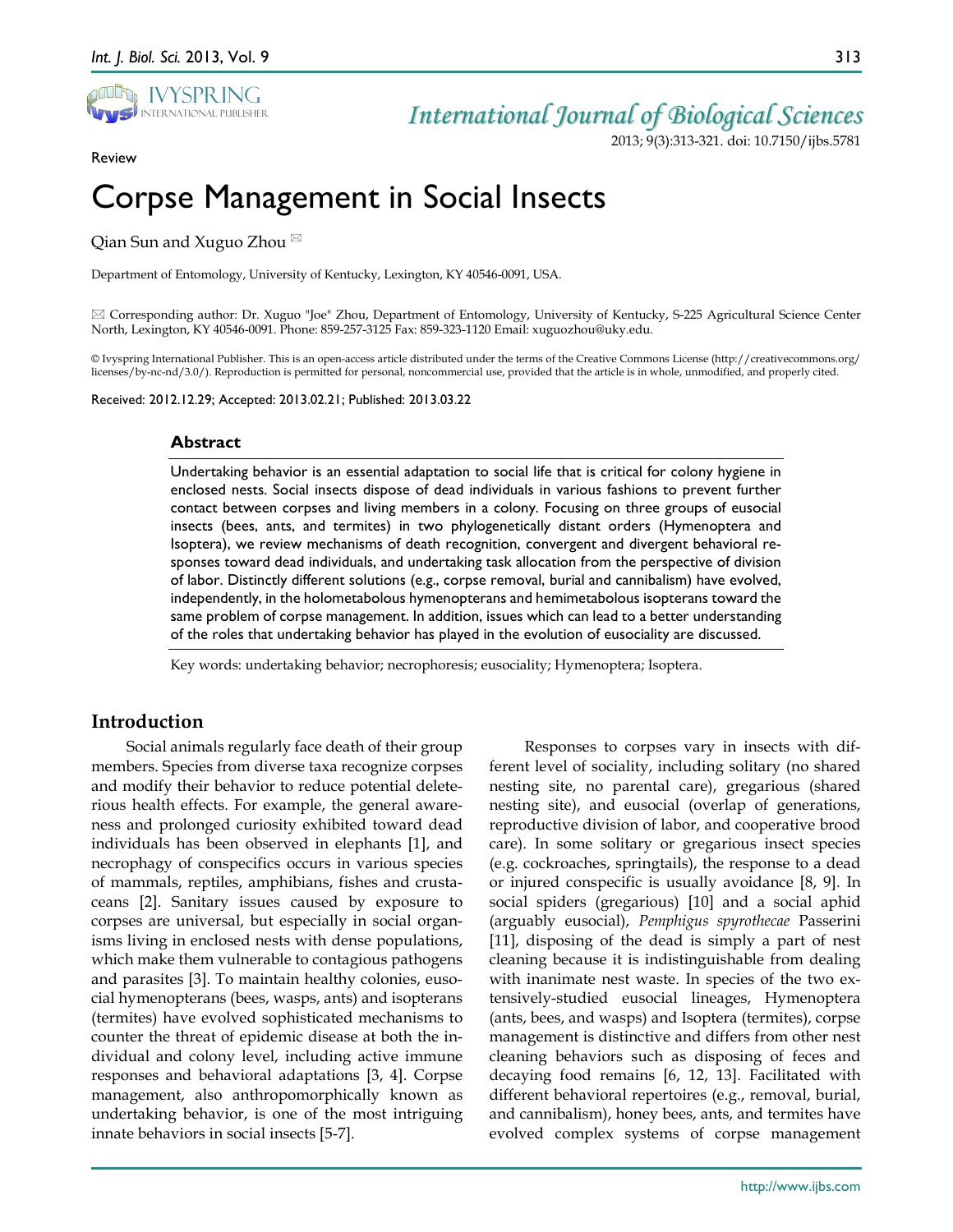dealing with corpses of different ages, origins, and infection status [\[7,](#page-7-12) [14-16\]](#page-7-13). Although the specific components of corpse management are distinctly unique in various taxa of eusocial insects, the evolution of a complex strategy for dealing with the dead is a shared characteristic of eusociality.

In social insects, undertaking behavior is a sequential array of corpse-induced behavioral responses that target potential health-related hazards to maintain colony fitness. Among many responses to corpses, one of the earliest and well described in social insects is necrophoresis, which refers to the removal of dead individuals from the nest. The term necrophoresis was defined by Wilson et al. [\[5\]](#page-7-4), which originated from Greek (necros refers to the dead and phoresis means transport) [\[15\]](#page-7-14). Necrophoric behavior is interchangeable with undertaking behavior in some literature. Here, we use undertaking behavior as a broad term that includes corpse removal from the nest, burial (covering the dead with soil and/or other materials), cannibalism (intraspecific necrophagy), and avoidance (preventing contagion by intentionally avoiding areas where the dead are located), a behavior sometimes considered as necrophobia.

The phenomenon of undertaking behavior resulted in anthropomorphic descriptions by early naturalists, such as "funerals" and "cemeteries" in honey bees [\[6\]](#page-7-9) and ants [\[17,](#page-7-15) [18\]](#page-7-16). In-depth study of behavioral patterns associated with undertaking did not start until 1958, when Wilson et al. first identified the chemical cue eliciting undertaking behavior in two ant species, *Pogonomyrmex badius* (Latreille) and *Solenopsis saevissima* (Smith) [\[5\]](#page-7-4). To date, studies of undertaking behavior have been focused on three aspects: death recognition cue, behavioral process, and division of labor. Recently, there have been renewed interests in undertaking behavior in termites focusing on death cues and behavioral responses [\[7,](#page-7-12) [19-21\]](#page-7-17). Despite studies for over 50 years, the genetic underpinning of undertaking behavior is still not well understood. Some aspects of undertaking behavior are shared by the phylogenetically distant eusocial hymenopterans and isopterans, e.g., recognition/differentiation of the dead from the living. This review provides 1) an overview of undertaking behavior, focusing on death recognition, behavioral responses, and task allocation as they relate to dealing with the dead, 2) a comparison of adaptations in different eusocial groups, specifically, Hymenoptera and Isoptera, and 3) prospects for future studies.

### **Death recognition and elicitation of undertaking behavior**

Once individuals die in the active area of a social

colony, colony members need to distinguish the dead from the living before taking any action. Death recognition depends on diverse cues, including chemical, tactile (e.g., shape and texture), and possibly visual input. Recognition of the dead has been widely shown to be achieved through chemical cues, explained by two primary hypotheses, "fatty acid death cue" [\[5\]](#page-7-4) and "chemical vital sign" [\[12\]](#page-7-10).

Pioneering studies on the nature of undertaking stimuli conducted by Wilson and his colleagues [\[5\]](#page-7-4) in two ant species, *Pogonomyrmex badius* and *S. saevissima* , suggested that fatty acids, particularly oleic acid accumulating in dead bodies, trigger undertaking responses. This conclusion was confirmed later in other ant species [\[22\]](#page-7-18). The idea of a "fatty acid death cue" eliciting undertaking responses has been widely accepted for decades [\[23,](#page-7-19) [24\]](#page-7-20). However, certain aspects of undertaking behavior could not be explained by this hypothesis alone. Gordon found that oleic acid released foraging as well as undertaking behavior in *Pogonomyrmex badius* , depending on the social activities of the colony at a given time [\[25\]](#page-7-21). The rapid recognition and the subsequent response to corpses (within 1 hour) by nestmates indicate that decision-making time is too brief to allow decomposition and the release of a fatty acid death cue in the red imported fire ant, *Solenopsis invicta* Buren [\[26\]](#page-7-22) and in honey bee, *Apis mellifera* Linnaeus [\[6\]](#page-7-9). Therefore, it was suggested that chemical(s) associated with life might inhibit a pre-existing undertaking releaser [\[6,](#page-7-9) [26\]](#page-7-22); and the "chemical vital sign hypothesis" was first demonstrated by Choe et al. [\[12\]](#page-7-10) in the Argentine ant *Linepithema humile* (Mayr). Reductions in the quantity of two cuticular chemicals, dolichodial and iridomyrmecin on live workers, plays a more important role in inducing undertaking responses. Triglycerides were identified to be pre-existing chemicals inducing both necrophoresis and aggression [\[12\]](#page-7-10). The "chemical vital sign" hypothesis suggests an adaptive response toward freshly dead/killed individuals in insect societies. Instead of waiting for the release of "fatty acid death cue", social insects living in dense populated colonies rely on the "chemical vital sign" to recognize dead individuals and elicit appropriate undertaking responses before the decomposition of corpses. This adaptation is not uncommon, and it is consistent with what typically happens in many species of vertebrates, in which dead individuals are recognized instantly according to the absence of signals associated with life, such as lack of movement or response to stimuli.

In comparison to ants, neither a "fatty acid death cue" nor a "chemical vital sign" has been determined in honey bees. However, Visscher [\[6\]](#page-7-9) suggested that a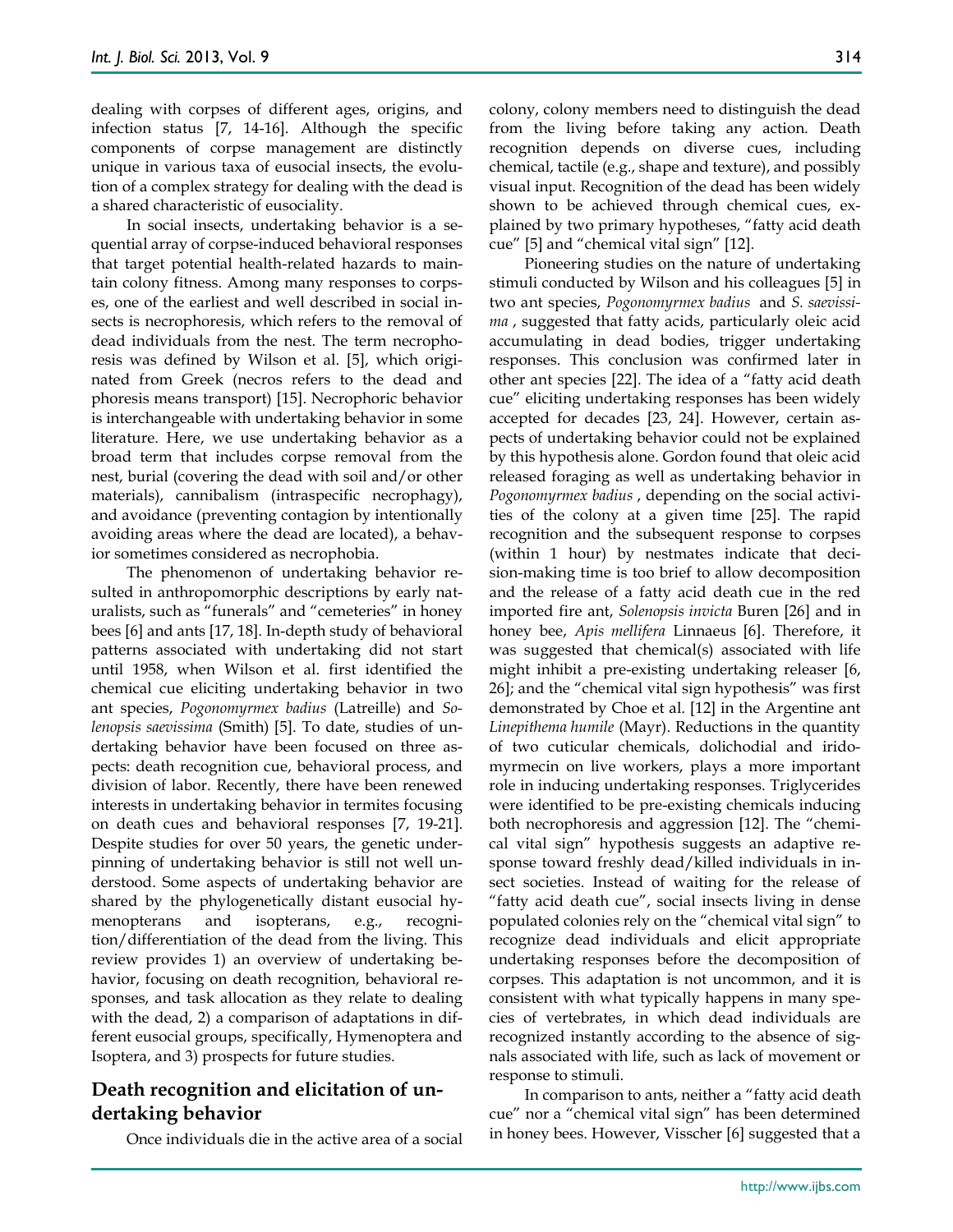chemical signature was present immediately after the death. In addition, visual, auditory, and thermal cues were excluded in honey bees due to the facts that undertaking behavior took place in darkness, and removal activity was reduced to minimal when corpses were extracted with solvent or coated with paraffin [\[6\]](#page-7-9). In Isoptera, the mechanism of undertaking elicitation has been recently studied in a fungus-growing termite, *Pseudacanthotermes spiniger* (Sjöstedt). The burial behavior in *Pseudacanthotermes spiniger* was triggered by a blend of indole, phenol, and fatty acids [\[19\]](#page-7-17), which, at least in part, supported the "fatty acid death cue" hypothesis. In the eastern subterranean termite, *Reticulitermes flavipes* (Kollar), however, the "chemical vital sign" hypothesis could not be excluded based on our observation that workers showed an immediate response (< 15min) toward freshly killed nestmates [\[27\]](#page-7-23). In a congeneric species, *R. virginicus* (Banks), Ulyshen and Shelton (2012) suggested that fatty acids (e.g., oleic acid) and tactile cues synergistically induce burial behavior. This is the only case in which a tactile cue was implicated; however, tactile cues alone have not been found to be effective. Termite workers are sensitive to light [\[28,](#page-7-24) [29\]](#page-7-25), however, the involvement of visual cues is unlikely to be a major factor in the subterranean termites because undertaking behavior is independent of light-dark regime [\[20,](#page-7-26) [21,](#page-7-27) [27\]](#page-7-23).

The term "necromone" has been used to describe death-recognition chemicals [\[9\]](#page-7-6). Fatty acids are a common recognition mechanism for death in arthropods. Oleic acid and linoleic acid are the two major unsaturated fatty acid compounds to induce undertaking behavior in ants [\[5,](#page-7-4) [22,](#page-7-18) [26\]](#page-7-22) and avoidance in a wide range of arthropods including terrestrial Isopoda, Collembola, cockroaches, and social caterpillars, and these compounds are considered to be conserved necromones [\[8,](#page-7-5) [9\]](#page-7-6) . Fatty acids have limited volatility and are derived from corpses or injured cells by enzymatic or bacterial processes, and serve as reliable cues for risks including predation and disease across wide phylogenetic ranges [\[9\]](#page-7-6). Interestingly, American cockroaches, *Periplaneta americana* (Linnaeus), are repelled (necrophobic behavior) by oleic acid [\[8,](#page-7-5) [30\]](#page-7-28). In contrast, termites, regarded as "eusocial cockroaches" [\[31\]](#page-7-29), perform burial behavior in response to the same chemical [\[20\]](#page-7-26). A similar situation occurs in Hymenoptera in that solitary bees avoid foraging sites where dead conspecifics are present [\[32,](#page-7-30) [33\]](#page-7-31), whereas honey bees remove corpses out of nests [\[6\]](#page-7-9). As fatty acid necromones are associated with injury and death caused by predation or contagion, effective recognition of these chemicals might benefit other non-social insects as well.

In summary, recognition of death through chemical cues is shared by honey bees, and many ant and termite species, but the specific chemical signals remain unclear in most species. Oleic acid is the only known common death signal recognized by some insects, whereas it is unknown whether other chemical signatures of death are shared among eusocial hymenopterans and isopterans. Two hypotheses, "fatty acids death cue" and "chemical vital sign", are not mutually exclusive. In addition to the "fatty acid death cue" and "chemical vital sign" hypotheses, it might well be expected that: 1) recognition of fatty acid death cues is an evolutionary conserved response from non-eusocial ancestors to avoid the dead, whereas undertaking is a derived behavioral trait in eusocial insects; and 2) death recognition through diminished chemical vital sign might be an evolutionary novelty in some eusocial insects, which enables workers to respond rapidly to prevent pathogen transmission. Besides chemical cues, the role of tactile cues needs to be studied in most social insects to fully understand elicitation of undertaking behavior.

#### **Behavioral responses toward corpses**

Eusocial Hymenoptera and Isoptera share the common features of group-living that make them vulnerable to pathogens and parasites, and consequently, they have evolved undertaking behaviors, individually, to mitigate hazards [\[3\]](#page-7-2). Specific behavioral patterns, however, vary among different social groups. Once death cues are recognized, social insects respond to the dead differently. Corpse removal (necrophoresis in a narrow sense) is prevalent in honey bees [\[6\]](#page-7-9) and ants [\[5,](#page-7-4) [22,](#page-7-18) [34\]](#page-7-32), although burial (covering the dead) [\[15\]](#page-7-14) and cannibalism (intraspecific necrophagy) [\[35\]](#page-7-33) were also documented in ants. In contrast, undertaking responses are more complex in termites than eusocial hymenopterans [\[7\]](#page-7-12).

Studies of undertaking behavior in bees have traditionally focused on the honey bee, *Apis mellifera*  [\[6,](#page-7-9) [36\]](#page-7-34). Honey bees dispose of nestmate corpses in a straightforward manner, i.e., corpse removal (Fig. 1C). This behavior pattern is a part of their behavioral repertoire [\[6,](#page-7-9) [37\]](#page-7-35). An "undertaker" bee typically antennates the dead bee briefly, grasps its appendages with mandibles, transports it outside, and drops it from the hive, while other debris in honey bee colonies is removed less rapidly [\[6\]](#page-7-9).

The behavioral patterns of ants are extremely diverse, and they are known to keep the interior of their nest meticulously clean. Corpse removal (Fig. 1B), a common undertaking strategy in various ant species, is distinguished from other nest cleaning behaviors as corpses are transported more rapidly and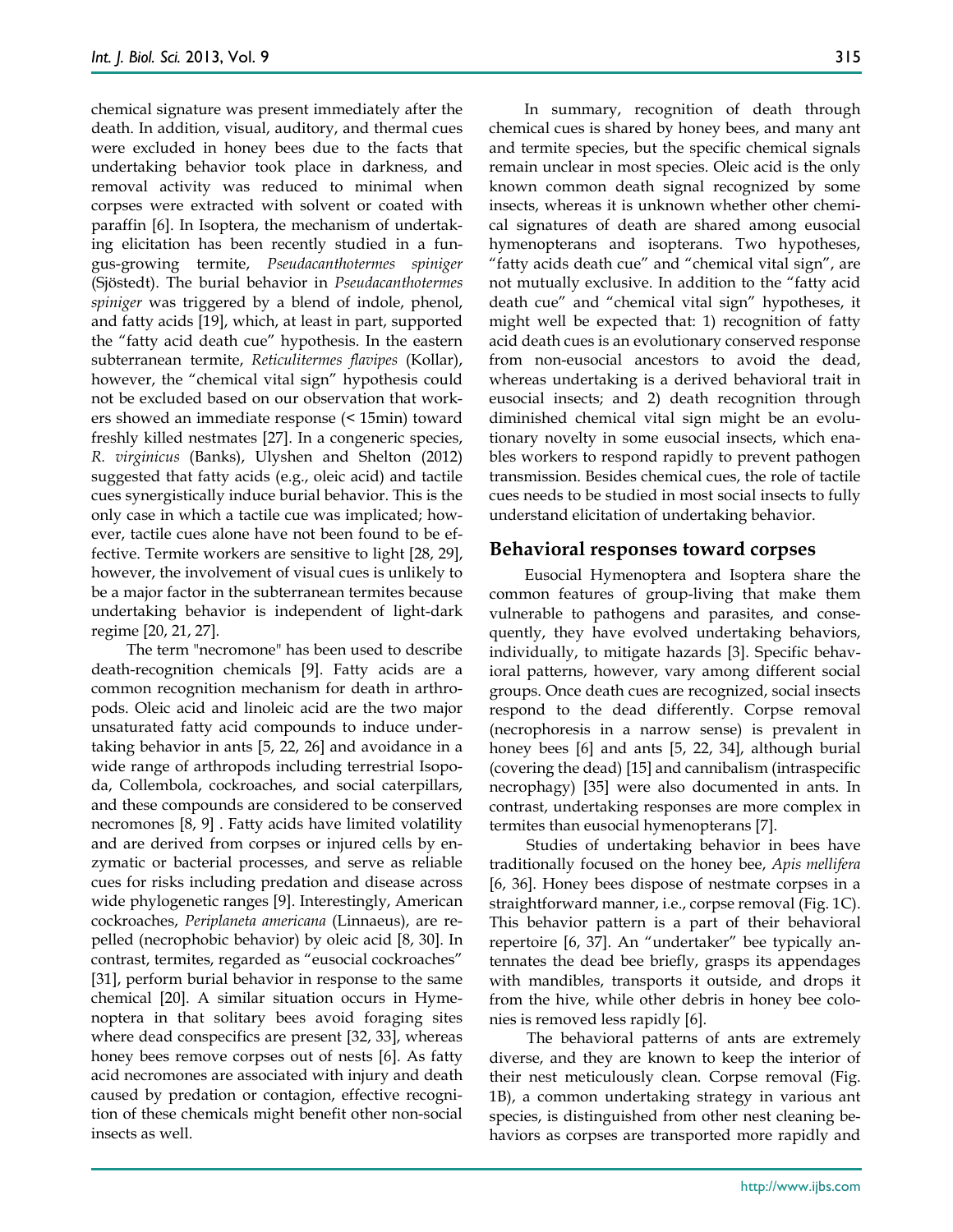over greater distances than inanimate objects [\[5,](#page-7-4) [25,](#page-7-21) [38\]](#page-7-36). Ants transport corpses to certain sites, depending on the species. Carrying dead nestmates outside and discarding them on refuse piles (or kitchen middens) have been observed in the myrmicine ants *Pogonomyrmex badius* and *S. saevissima* [\[5\]](#page-7-4), bull ants *Myrmecia vindex* Smith [\[22\]](#page-7-18), red imported fire ant *S. invicta* [\[26\]](#page-7-22), army ants *Eciton* [\[39\]](#page-7-37), Argentine ants *L. humile*  [\[12\]](#page-7-10), and common red ant, *Myrmica rubra* (Linnaeus) [\[40\]](#page-7-38). Leaf-cutter ants of the genus *Atta*, however, remove them to special refuse chambers [\[41,](#page-7-39) [42\]](#page-7-40). Corpse removal has also been reported in several other ant species such as the desert leaf-cutter ant *Acromyrmex versicolor* (Pergande) [\[34\]](#page-7-32) and another species *Temnothorax lichtensteini* (Bondroit) [\[15\]](#page-7-14). Cannibalism of dead individuals was observed in the myrmicine ants of genera *Pheidole* and *Solenopsis*, the weaver ants *Oecophylla* [\[17\]](#page-7-15), and the red wood ant *Formica rufa* (Linnaeus) [\[43\]](#page-7-41). In the red imported fire ant *S. invicta*, cannibalism was occasionally observed at refuse piles in the field [\[26\]](#page-7-22). The red wood ant, *Formica polyctena*  Foerster*,* eat their defeated enemies after intercolony battle, which has been considered to be adaptive as *F. polyctena* practices cannibalism behavior more frequently during period of food shortage [\[35,](#page-7-33) [44\]](#page-7-42). Cannibalism of the dead is not a predominant corpse management strategy in ants, but corpses could elicit foraging behavior and be consumed by neighboring scavenging species [\[5,](#page-7-4) [26\]](#page-7-22). Besides cannibalism, ants are reported to perform burial behaviors using soil and nest material in response to corpses[\[17\]](#page-7-15) such as in *T. lichtensteini*, but it is less common probably because the energy input of burial activity is higher than corpse removal [\[15\]](#page-7-14). Another prophylactic strategy noticeable in ants is that moribund individuals leave their nests to die alone, as reported in *Temnothorax unifasciatus* (Latreille) [\[45,](#page-7-43) [46\]](#page-7-44).

Undertaking behavior performed by subterranean termites can circumvent soil termiticide-based "barrier" treatment [\[47-50\]](#page-8-0). Most recently, an influx of studies have shown a complex series of undertaking behaviors in termites, including burial, avoidance, and cannibalism [\[7,](#page-7-12) [19-21\]](#page-7-17). Cannibalism of the dead in termites was considered to be a mechanism of recycling nitrogenous nutrients[\[47,](#page-8-0) [51\]](#page-8-1), which is, in part, due to their nutritionally poor cellulosic diet[\[52\]](#page-8-2). *Coptotermes formosanus* Shiraki show cannibalism of cadavers when starved [\[53\]](#page-8-3). In another lower termite species *Reticulitermes speratus* (Kolbe) and a higher termite *Microcerotermes crassus* Snyder, living nestmates consume freshly dead and/or injured termites [\[7\]](#page-7-12). A precursor of necrophagy or cannibalism has been observed in subsocial woodroach species, *Cryptocercus punctulatus* Scudder and *Cryptocercus* 

*kyebangensis* Grandcolas [\[54,](#page-8-4) [55\]](#page-8-5). In termites, cannibalism also functions as a hygienic strategy because by consuming the corpses it destroys the source of pathogens. The dampwood termite, *Zootermopsis angusticollis* (Hagen)*,* eat both dead and diseased individuals, with higher chances of cannibalism toward the ones with higher spore concentrations of the entomopathogenic fungus, *Metarhizium anisopliae* (Metchnikoff) [\[56\]](#page-8-6). In *R. flavipes*, workers ingest harmful fungal masses of *Metarhizium anisopliae* while grooming nestmates and the conidia are inhibited through the alimentary tract [\[57\]](#page-8-7). It is also common that termites bury fungi-killed nestmates and old corpses to physically isolate them from the healthy nestmates [\[7,](#page-7-12) [16,](#page-7-45) [48,](#page-8-8) [49\]](#page-8-9). When challenged with the fungus *Metarhizium anisopliae*, *Coptotermes formosanus* displays undertaking behavior in a density dependent manner in which corpses would be cannibalized preferentially at a low level of mortality, while at higher level of mortality, burial was predominant [\[21\]](#page-7-27). In a fungus-growing species, *Pseudacanthotermes spiniger*, dealates buried the dead to prevent potential pathogen outbreak in the initial chamber [\[19\]](#page-7-17), while in *R. virginicus*, the existence of insect corpses induces building behavior to separate the dead from the rest of the colony, which is also a form of burial [\[20\]](#page-7-26). In comparison to ants and bees, the propensity of termites for tunnel building plays an important role in their burial behavior [\[50\]](#page-8-10). In addition, the use of fecal material, chewed material or soil coated with saliva for burial provides antifungal components that act as further protection against fungal growth [\[19,](#page-7-17) [50\]](#page-8-10). In the case of fungi-killed corpses in *Coptotermes acinaciformis* (Froggatt) [\[58\]](#page-8-11), and insecticide-killed (including fipronil and thiamethoxam) individuals in *Coptotermes formosanus* [\[49\]](#page-8-9), termites have been observed to intentionally avoid dead individuals. Corpse removal seems less likely to be an end response in termites, as they do not have certain chambers or refuse piles that serve as waste storage sites, and they rarely leave their nests. Instead, corpse removal (Fig. 1A) is more likely to be a part of the dynamic process associated with other undertaking behaviors – corpses carried by workers would be eventually consumed or buried.

In addition to cannibalism and corpse burial, other behaviors including alarming, grooming, recruitment and aggression interact synergistically during undertaking processes[\[7,](#page-7-12) [16,](#page-7-45) [50\]](#page-8-10). When encountering a congeneric corpses, *R. flavipes* soldiers showed aggression and guarding behavior, while both worker and soldier castes exhibited strong recruitment activity [\[27\]](#page-7-23). Similarly, when fungal infection occurred, *R. flavipes* workers also aggregated and actively recruited fellow workers to cope with the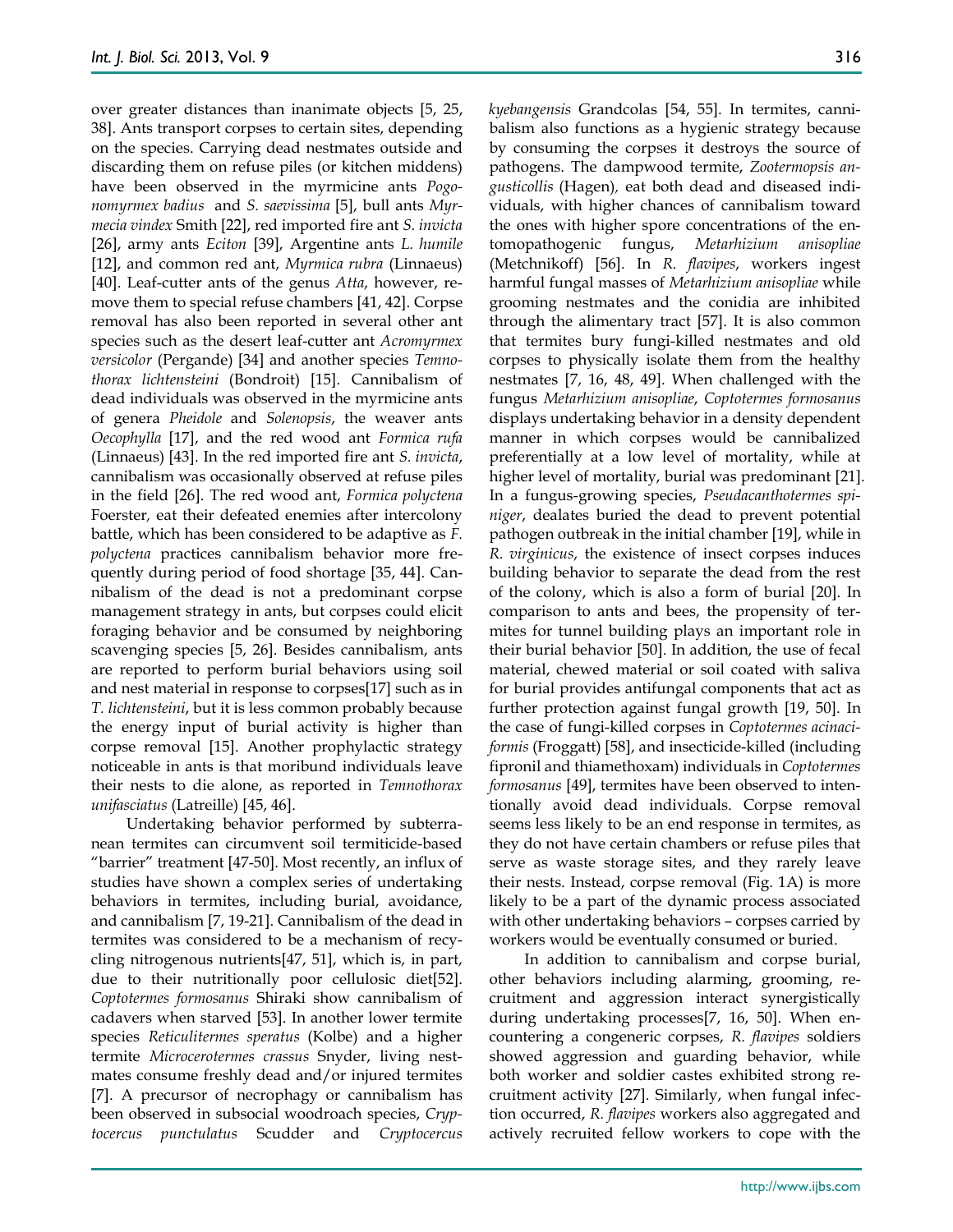infected individuals [\[16\]](#page-7-45). Alarm behaviors in termite workers, characterized by oscillatory vibration and/or rapid walking to generate substrate-borne vibrations, are performed to alert or attract other colony members in the presence of competitors, predators, and entomopathogens [\[16,](#page-7-45) [59,](#page-8-12) [60\]](#page-8-13). In *Nasutitermes* termites, alarm pheromones have been identified in termite soldiers to function in recruitment of soldiers for colony defense [\[61,](#page-8-14) [62\]](#page-8-15). However, the sensory mechanisms of recruitment have yet to be determined.

#### **Differential undertaking responses**

Honey bees, ants, and termites often show species-specific undertaking responses toward corpses (Figure 1 and Table 1). Ants and termites also exhibit plastic responses to the nature of the corpses, including their postmortem time (age, indicator of decomposition status), infection status (whether harmful fungi are present), and origin (whether or not the corpse is a nestmate or of the same species). Honey bees removed 1h old corpses more quickly than freshly killed individuals [\[6\]](#page-7-9), however, an undertaking response to corpses with longer postmortem time

was not investigated. Dead ants in *F. rufa* were consumed for food, but infectious ants were avoided [\[43\]](#page-7-41). In *T. lichtensteini*, workers discriminate old corpses from freshly killed individuals, with new corpses buried while old ones are transported outside [\[15\]](#page-7-14). Differential behavior patterns have been observed in subterranean termite species. Colonies of *R. virginicus* were found to isolate fungal infected individuals by burying the dead onsite, while the healthy corpses were cannibalized [\[47\]](#page-8-0). *Coptotermes formosanus* has been reported to attack, cannibalize and bury fungus-inoculated workers more frequently than uninoculated workers [\[63\]](#page-8-16). In *Coptotermes formosanus* and *R. speratus*, only new corpses and injured nestmates were cannibalized, whereas aged corpses were buried. In *R. flavipes*, conspecific corpses were taken back to the nest and possibly consumed, while workers opted to bury corpses of a congeneric species *R. virginicus* onsite with an additional colony defensive purpose [\[27\]](#page-7-23). Soldiers were also involved with guarding and attacking of congeneric corpses as the burial response was underway [\[27\]](#page-7-23).



**Figure 1. Undertaking process displayed by different social insects. A** represents a termite worker dragging a dead nestmate; **B** shows an undertaker ant carrying a dead nestmate out of the nest; and **C** illustrates an undertaker bee removing a dead drone. *Reticulitermes flavipes*, *Linepithema humile,* and *Apis mellifera* are the representative species for termites, ants, and bees, respectively. Undertaking process involves three phases including recognition, inspection and decision making, and end behavioral responses. Illustrated by Zhou, X.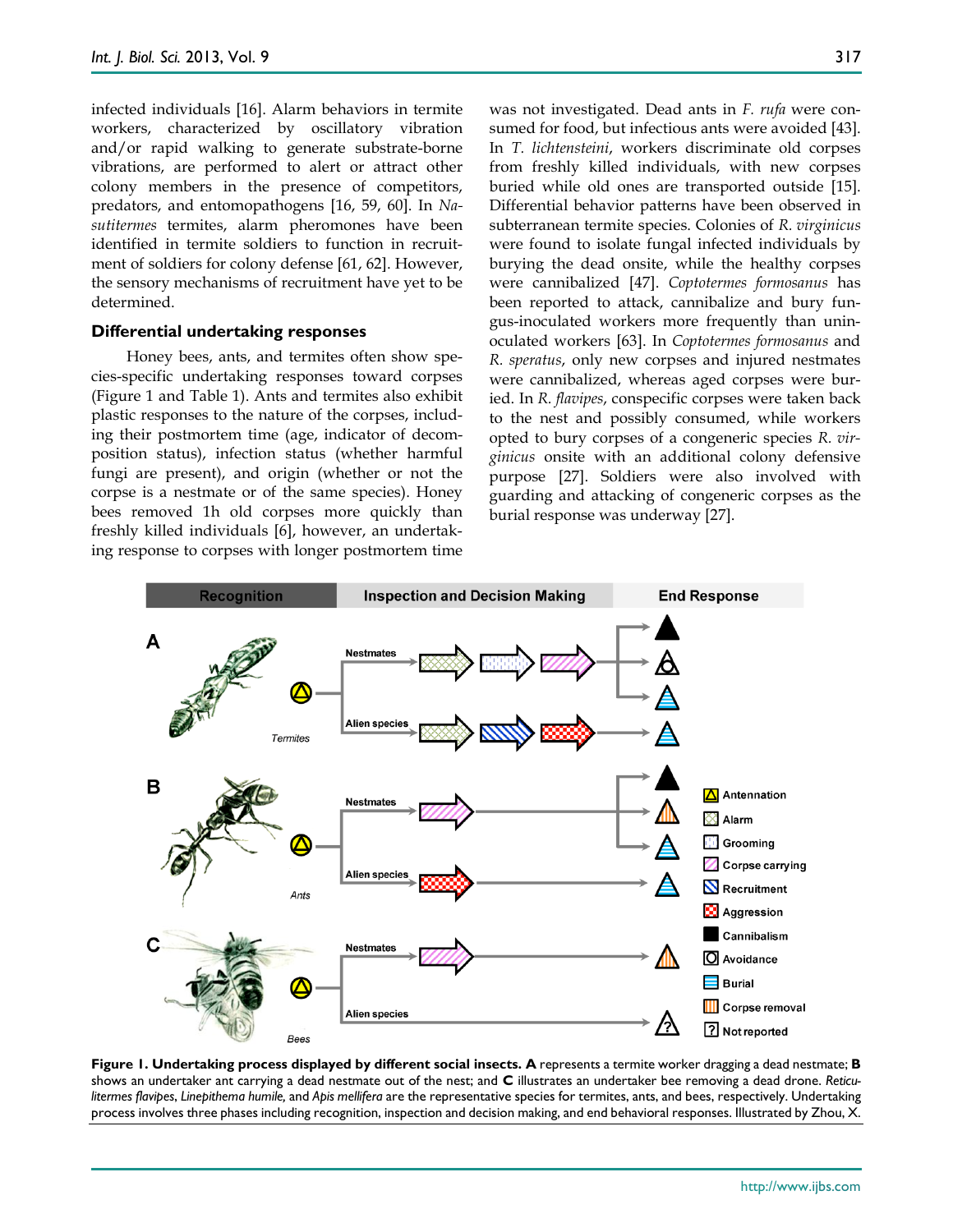| <b>Undertaking Process</b>        |                                    | Hymenoptera                       |                                                                                                                                                                                                                                             | Isoptera                                                                                                                                                                                                                                    |  |
|-----------------------------------|------------------------------------|-----------------------------------|---------------------------------------------------------------------------------------------------------------------------------------------------------------------------------------------------------------------------------------------|---------------------------------------------------------------------------------------------------------------------------------------------------------------------------------------------------------------------------------------------|--|
| Phase                             | Behavior                           | <b>Bees</b>                       | Ants                                                                                                                                                                                                                                        | Termites                                                                                                                                                                                                                                    |  |
| Recognition                       | Antennation                        | Apis mellifera                    | Most species                                                                                                                                                                                                                                | Most species                                                                                                                                                                                                                                |  |
| Inspection and<br>decision making | Alarm                              | $NR^*$                            | NR                                                                                                                                                                                                                                          | Reticulitermes flavipes [16, 50]                                                                                                                                                                                                            |  |
|                                   | Grooming                           | NR                                | Pogonomyrmex badius [5]                                                                                                                                                                                                                     | Reticulitermes flavipes [16];<br>Coptotermes formosanus [7];<br>Reticulitermes speratus [7];<br>Microcerotermes crassus [7]                                                                                                                 |  |
|                                   | Corpse carrying Apis mellifera [6] |                                   | Pogonomyrmex badius [5];<br>Solenopsis saevissima [5];<br>Myrmecia vindex [22];<br>Solenopsis invicta [26];<br>Eciton [39]; Linepithema humile [12]; Atta<br>texana [41, 42]; Acromyrmex versicolor [34];<br>Temnothorax lichtensteini [15] | Coptotermes formosanus [49];<br>Reticulitermes flavipes [27]                                                                                                                                                                                |  |
|                                   | Recruitment                        | NR                                | Solenopsis invicta [26]                                                                                                                                                                                                                     | Reticulitermes flavipes [16]                                                                                                                                                                                                                |  |
|                                   | Aggression                         | NR                                | Temnothorax lichtensteini [15]                                                                                                                                                                                                              | Reticulitermes flavipes [16];                                                                                                                                                                                                               |  |
| End response                      | Cannibalism                        | NR                                | Formica rufa [43]; Solenopsis invicta [26];<br>Pheidole; Oecophylla [17];<br>Formica polyctena [35, 44]                                                                                                                                     | Reticulitermes sp. [47];<br>Zootermopsis angusticollis [56]; Coptotermes<br>formosanus [7]; Reticulitermes speratus [7];<br>Microcerotermes crassus [7]                                                                                     |  |
|                                   | Avoidance                          | NR                                | NR                                                                                                                                                                                                                                          | Coptotermes acinaciformis [58]; Coptotermes<br>gestroi <sup>[83]</sup>                                                                                                                                                                      |  |
|                                   | Burial                             | NR                                | Temnothorax lichtensteini [15]                                                                                                                                                                                                              | Reticulitermes flavipes [16, 27, 48]; Reticu-<br>litermes virginicus [20]; Pseudacanthotermes<br>spiniger [19]; Coptotermes formosanus [7,<br>49];Reticulitermes speratus [7]; Microcero-<br>termes crassus [7]; Globitermes sulphureus [7] |  |
|                                   |                                    | Corpse removal Apis mellifera [6] | Pogonomyrmex badius [5];<br>Solenopsis saevissima [5];<br>Myrmecia vindex [22];<br>Solenopsis invicta [26];<br>Eciton [39]; Linepithema humile [12]; Atta                                                                                   | NR                                                                                                                                                                                                                                          |  |

*texana* [\[41,](#page-7-39) [42\]](#page-7-40); *Acromyrmex versicolor* [\[34\]](#page-7-32);

*Temnothorax lichtensteini* [\[15\]](#page-7-14)

|  |  | Table 1. Current knowledge of the undertaking process in Hymenoptera and Isoptera. |  |  |
|--|--|------------------------------------------------------------------------------------|--|--|
|--|--|------------------------------------------------------------------------------------|--|--|

\* NR: Not Reported.

Undertaking responses are, in part, dependent upon the feeding habit and nest ecology in a given species, and also the risk associated with corpses [\[7\]](#page-7-12). Postmortem time of corpses is associated with the decomposition of the dead, indicating whether they are valuable for recycling in species practicing cannibalism [\[7\]](#page-7-12). Fungi infection is common in both ants and termites, which react accordingly to prevent epidemic outbreaks within their respective colonies [\[3\]](#page-7-2). The presence of non-nestmate corpses could be signals of competition, predation, or disease [\[27\]](#page-7-23). Therefore, through corpse management, social insects mitigate disease hazard [\[6,](#page-7-9) [7,](#page-7-12) [22\]](#page-7-18); and in termites, it brings additional incentives for recycling nutrients and contributing to colony defense [\[27\]](#page-7-23). Further research is needed to determine the chemical signature of corpses and mechanisms of decision-making during the complex undertaking processes.

#### **Task allocation of undertaking behavior**

Reproductive division of labor and subsequent task allocation are characteristics of the eusociality. Based on their morph and age, mechanisms underlying the division of labor in the non-reproductive worker caste can be summarized into physical polymorphism and age polyethism [\[64\]](#page-8-18). In addition, workers in some species show considerable behavioral plasticity in task allocations and partition their work force to meet the specific demands of a colony [\[65\]](#page-8-19). This flexibility is critical to the growth and survival of a colony, especially for disease management and colony defense. Undertaking behavior is performed by the worker castes [\[66\]](#page-8-20), primarily due to their capability of corpse recognition. Not surprisingly, sensitivity to oleic acid is caste-specific in a leaf-cutter ant *Atta mexicana* (Smith), where workers are responsive but soldiers are not [\[67\]](#page-8-21). The study of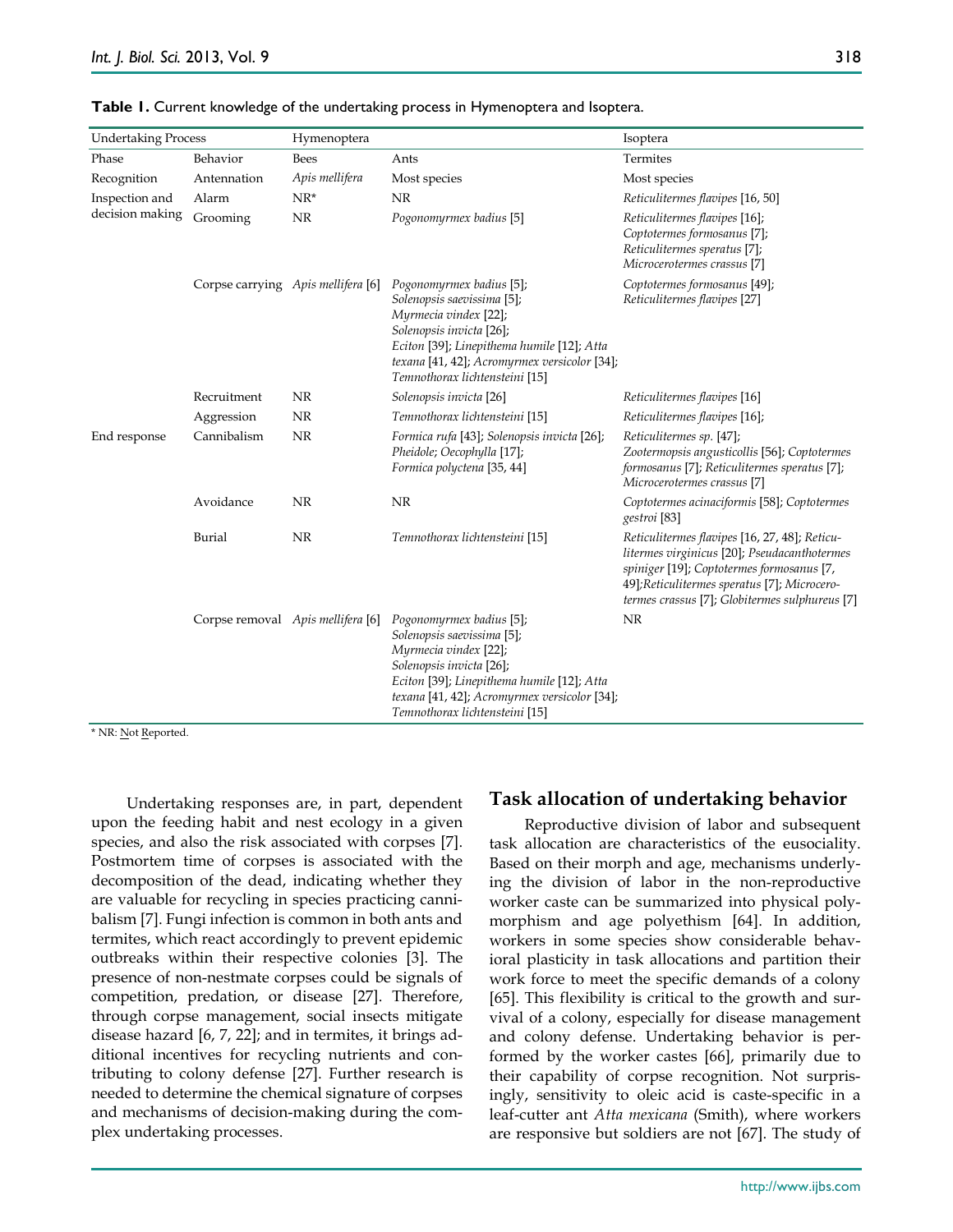task specialization on undertaking behavior has been focused on whether there is worker polyethism and how it is regulated.

As a part of honey bees' repertoire, undertaking behavior was first reported to be specialized by a small group of workers that comprise only 1%-2% of the colony population [\[6\]](#page-7-9). Domination of the task by a few active individuals is frequently demonstrated in the literature with the longest recorded tenure of removing 114 corpses over a 13 day period by an extreme specialist [\[37\]](#page-7-35). In honey bee colonies, both age polyethism and genetic variation influence division of labor among workers. Undertaker bees are middle-aged workers, which are more likely to act on corpse removal during their entire pre-foraging career than other workers of the same age [\[68\]](#page-8-22). Genetic effects suggest lifetime differences in behavior preference in honey bee, and genetic factors constrain colony-level plasticity for undertaking behavior, given the fact that removal of undertakers failed to result in task-switching by other workers [\[69\]](#page-8-23). Such a result excludes the possibility of the "genotypic threshold model**"** proposed by Robinson and Page [\[70\]](#page-8-24), which predicts that commonly a task will be performed by worker specialists with the lowest response threshold that is genetically influenced, while more workers with higher thresholds switch to this particular task with increased stimulation, i.e., a feedback loop of task regulation. Task specialization of undertaking behaviors occurs similarly in ant colonies, as reported in the desert leaf-cutter ant *Acromyrmex versicolor* in which genetic variation affects worker task performance [\[34,](#page-7-32) [71\]](#page-8-25). Both honey bee and desert leaf-cutter ant colonies are maintained by multiple mating events or multiple queens. This enriched genetic diversity increases the probability of having undertaking behavior in their behavioral repertoire at the colony level.

Learning and memory have not been suggested to be important components of corpse removal in honey bee, because undertakers demonstrated no obvious improvement with experience [\[68\]](#page-8-22). In contrast, in the common red ant *Myrmica rubra,* undertaker ants behaved as short-term specialists, and they disposed of dead bodies to specific locations (cemeteries) based on spatial memory [\[40\]](#page-7-38). Emergent worker polyethism in Hymenoptera is affected by colony size, with increased group size leading to efficient allocation of individuals to different tasks (specialists) to meet colony demand [\[72-74\]](#page-8-26). Polyethism is likely the mechanism to govern undertaking specialists in some ants that live with heterogeneous surroundings. Complex cues could be present concurrently in a large ant colony, therefore focusing on one task by specialists prevents inappropriate task-switching leading to high fitness cost. For example, a single decomposition compound, oleic acid, can elicit both foraging and undertaking responses [\[25\]](#page-7-21).

In hemimetabolous termites, there have been no reports of task specialization of undertaking behavior. Intercaste flexibility is reported in a pleometrotic termite species *Pseudacanthotermes spiniger*, in which dealates performed corpse-burial behavior in the initial chamber before the first generation of workers develops [\[19\]](#page-7-17). In addition, termites employ various strategies such as removal, burial, cannibalism and corpse avoidance (Fig. 1), which makes it difficult to define "undertakers". The totipotent worker caste in termites is considered immature, whereas the worker caste in holometabolous ants, bees, and wasps is a developmental end (adult). Therefore, age polyethism in hemimetabolous termites includes both polyethism between different instars and age of the last instar [\[75\]](#page-8-27). Large workers of *Reticulitermes fukienensis* Light, undertake most tasks including corpse burial, but behavioral plasticity is present with all sized workers being able to perform the task [\[76\]](#page-8-28). In higher termites, however, there is evidence of age polyethism [\[77,](#page-8-29) [78\]](#page-7-0), but whether undertaking behavior is amongst the age-related behaviors has not been determined.

#### **Perspectives and future research**

There is renewed interest in undertaking behavior, especially defining behavioral responses [\[7,](#page-7-12) [21,](#page-7-27) [27\]](#page-7-23) and sensory cues [\[19,](#page-7-17) [20\]](#page-7-26). However, task allocation during the undertaking process is poorly understood. Since the worker caste in lower termites can be considered as "generalist" [\[66,](#page-8-20) [76\]](#page-8-28), activation of reserve labor is a possible mechanism to compensate for the lack of specialists in lower termites. Activation of reserve labor has been documented in honey bees [\[79,](#page-8-30) [80\]](#page-8-31) and ants [\[81,](#page-8-32) [82\]](#page-8-33), and it was also implicated in a higher termite, *Nasutitermes exitiosus* (Hill) [\[75\]](#page-8-27). The role of reserve labor in the lower termites, however, has yet to be investigated.

Despite the differences in division of labor and task allocation, both eusocial hymenopterans and isopterans manage corpses effectively. In both holometabolous hymenopterans and hemimetabolous termites, the genetic underpinnings of undertaking responses remain an unsolved mystery and warrant further investigation. Given that undertaking behavior is one of the characteristics shared among eusocial groups, comparative studies in diverse eusocial lineages using integrative approaches involving behavioral observation, chemical ecology, genomic and functional genomic analyses will shed light on the proximate mechanisms of eusociality.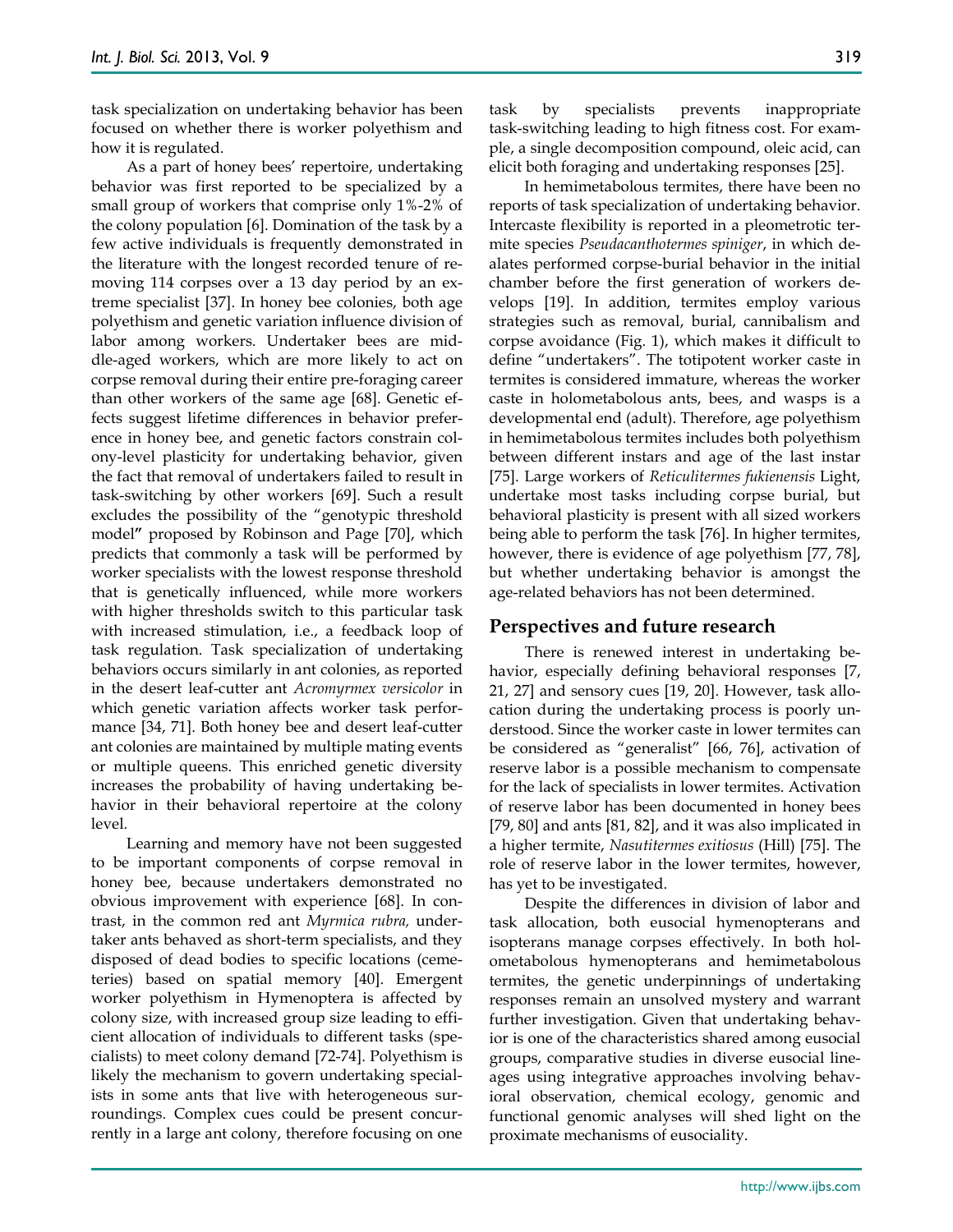#### **Acknowledgements**

The authors are grateful to two anonymous reviewers and the editor for their constructive criticisms. Special thanks go to Drs. John Obrycki and Kenneth Haynes (Department of Entomology, University of Kentucky) for their comments on an earlier draft. This research was supported by a start-up fund from the University of Kentucky, the NSF-EPSCoR Research Scholars Program, Kentucky Initiative in Ecological Genomics (Award Agreement No. NSF/EPSCoR RII Grant EPS-0814194), and a grant from the Kentucky Commercialization Fund Program, Kentucky Science and Technology Corporation (Award Agreement No. KSTC-144-401-09-034). The granting agencies have no role in the study design, data collection and analysis, decision to publish, or preparation of the manuscript. The information reported in this paper (No. 13-08-021) is part of a project of the Kentucky Agricultural Experiment Station and is published with the approval of the Director.

#### **Competing Interests**

The authors have declared that no competing interests exist. All authors read and approved the final manuscript.

#### **References**

- <span id="page-7-0"></span>1. Douglas-Hamilton I, Bhalla S, Wittemyer G, Vollrath F. Behavioural reactions of elephants towards a dying and deceased matriarch. Appl Anim Behav Sci. 2006; 100(1-2): 87-102.
- <span id="page-7-1"></span>2. Rudolf VH, Antonovics J. Disease transmission by cannibalism: rare event or common occurrence? Proc R Soc London, Ser B. 2007; 274(1614): 1205-1210.
- <span id="page-7-2"></span>3. Cremer S, Armitage SA, Schmid-Hempel P. Social immunity. Curr Biol. 2007; 17(16): 693-702.
- <span id="page-7-3"></span>4. Konrad M, Vyleta ML, Theis FJ, et al. Social transfer of pathogenic fungus promotes active immunisation in ant colonies. PLoS Biol. 2012; 10(4): e1001300.
- <span id="page-7-4"></span>5. Wilson EO, Durlach NI, Roth LM. Chemical releaser of necrophoric behavior in ants. Psyche. 1958; 65(4):108-114.
- <span id="page-7-9"></span>6. Visscher PK. The honey bee way of death: Necrophoric behaviour in *Apis mellifera* colonies. Anim Behav. 1983; 31(4): 1070-1076.
- <span id="page-7-12"></span>7. Neoh KB, Yeap BK, Tsunoda K, Yoshimura T, Lee CY. Do termites avoid carcasses? Behavioral responses depend on the nature of the carcasses. PLoS One. 2012; 7(4): e36375.
- <span id="page-7-5"></span>8. Rollo CD, Czvzewska E, Borden JH. Fatty acid necromones for cockroaches. Naturwissenschaften. 1994; 81(9): 409-410.
- <span id="page-7-6"></span>9. Yao M, Rosenfeld J, Attridge S, et al. The ancient chemistry of avoiding risks of predation and disease. Evol Biol. 2009; 36(3): 267-281.
- <span id="page-7-7"></span>10. Tietjen WJ. Sanitary behavior by the social spider *Mallos Gregalis* (Dictynidae): Distribution of excreta as related to web density and animal movements. Psyche. 1980; 87(1-2): 59-73.
- <span id="page-7-8"></span>11. Benton TG, Foster WA. Altruistic housekeeping in a social aphid. Proc R Soc London, Ser B. 1992; 247(1320): 199-202.
- <span id="page-7-10"></span>12. Choe DH, Millar JG, Rust MK. Chemical signals associated with life inhibit necrophoresis in Argentine ants. Proc Natl Acad Sci U S A. 2009; 106(20):8251-8255.
- <span id="page-7-11"></span>13. Bot ANM, Currie CR, Hart AG, Boomsma JJ. Waste management in leaf-cutting ants. Ethol Ecol Evol. 2001; 13(3): 225-237.
- <span id="page-7-13"></span>14. Spivak M, Masterman R, Ross R, Mesce KA. Hygienic behavior in the honey bee (*Apis mellifera* L.) and the modulatory role of octopamine. J Neurobiol. 2003; 55(3): 341-354.
- <span id="page-7-45"></span><span id="page-7-14"></span>16. Myles TG. Alarm, aggregation, and defense by *Reticulitermes flavipes* in response to a naturally occurring isolate of *Metarhizium anisopliae*. Soiobiology. 2002; 40(2): 243-255.
- <span id="page-7-15"></span>17. Hölldobler B, Wilson EO. The Ants. Cambridge: Harvard University Press; 1990.
- <span id="page-7-16"></span>18. Hölldobler B, Wilson EO. The Superorganism: the Beauty, Elegance, and Strangeness of Insect Societies. WW Norton & Company. 2009;
- <span id="page-7-17"></span>19. Chouvenc T, Robert A, Semon E, Bordereau C. Burial behaviour by dealates of the termite *Pseudacanthotermes spiniger* (Termitidae, Macrotermitinae) induced by chemical signals from termite corpses. Insect Soc. 2012; 59(1): 119-125.
- <span id="page-7-26"></span>20. Ulyshen MD, Shelton TG. Evidence of cue synergism in termite corpse response behavior. Naturwissenschaften. 2012; 99(2): 89-93.
- <span id="page-7-27"></span>21. Chouvenc T, Su NY. When subterranean termites challenge the rules of fungal epizootics. PLoS One. 2012; 7(3): e34484.
- <span id="page-7-18"></span>22. Haskins CP, Haskins EF. Notes on necrophoric behavior in the archaic ant *Myrmecia Vindex* (Formicidae: Myrmeciinae). Psyche*.* 1974; 81(2): 258-267.
- <span id="page-7-19"></span>23. Purnamadjaja AH, Russell RA. Pheromone communication in a robot swarm: necrophoric bee behaviour and its replication. Robotica. 2005; 23(06): 731.
- <span id="page-7-20"></span>24. Karaboga D, Akay B. A survey: algorithms simulating bee swarm intelligence. Artif Intell Rev. 2009; 31(1-4): 61-85.
- <span id="page-7-21"></span>25. Gordon DM. Dependence of necrophoric response to oleic acid on social context in the ant, *Pogonomyrmex badius*. J Chem Ecol. 1983; 9(1): 105-111.
- <span id="page-7-22"></span>26. Howard DF, Tschinkel WR. Aspects of necrophoric behavior in the red imported fire ant, *Solenopsis invicta*. Behaviour. 1976; 56: 157-180.
- <span id="page-7-23"></span>27. Sun Q, Haynes KF, Zhou X. Differential undertaking response of a lower termite to congeneric and conspecific corpses. Sci Rep; In press.
- <span id="page-7-24"></span>28. Siderhurst MS, James DM, Bjostad LB. Ultraviolet light induced autophototoxicity and negative phototaxis in *Reticulitermes* termites (Isoptera : Rhinotermitidae). Sociobiology. 2006; 48(1): 27-49.
- <span id="page-7-25"></span>29. Park YI, Raina AK. Light sensitivity in workers and soldiers of the Formosan subterranean termite, *Coptotermes formosanus* (Isoptera : Rhinotermitidae). Sociobiology. 2005; 45(2): 367-376.
- <span id="page-7-28"></span>30. Rollo CD, Borden JH, Casey IB. Endogenously produced repellent from American cockroach (Blattaria: Blattidae): Function in death recognition. Environ Entomol*.* 1995; 24(1): 116-124.
- <span id="page-7-29"></span>31. Inward D, Beccaloni G, Eggleton P. Death of an order: a comprehensive molecular phylogenetic study confirms that termites are eusocial cockroaches. Biol Lett. 2007; 3(3): 331-335.
- <span id="page-7-30"></span>32. Dukas R. Effects of perceived danger on flower choice by bees. Ecol Lett. 2001; 4(4): 327-333.
- <span id="page-7-31"></span>33. Abbott KR. Bumblebees avoid flowers containing evidence of past predation events. Can J Zool. 2006; 84(9): 1240-1247.
- <span id="page-7-32"></span>34. Julian GE, Cahan S. Undertaking specialization in the desert leaf-cutter ant *Acromyrmex versicolor*. Anim Behav. 1999; 58(2): 437-442.
- <span id="page-7-33"></span>35. Driessen GJJ, Raalte ATV, Bruyn GJD. Cannibalism in the red wood ant, *Formica polyctena* (Hymenoptera: Formicidae). Oecol. 1984; 63(1): 13-22.
- <span id="page-7-34"></span>36. Suzuki K, Yoshihama T, Shigematsu Y. Sweeping behaviours of honey bees at the hive entrance. Bull Fac Edu, Chiba Univ. 1974; 23: 273-281.
- <span id="page-7-35"></span>37. Trumbo ST, Robinson GE. Learning and task interference by corpse-removal specialists in honey bee colonies. Ethol. 1997; 103(11): 966-975.
- <span id="page-7-36"></span>38. Skidmore B, Heithaus ER. Lipid cues for seed-carrying by ants in *Hepatica americana*. J Chem Ecol. 1988; 14(12): 2185-2196.
- <span id="page-7-37"></span>39. Rettenmeyer C. Behavioral studies of army ants. Univ Kans Sci. Bull. 1963; 44(9): 281-465.
- <span id="page-7-38"></span>40. Diez L, Deneubourg JL, Detrain C. Social prophylaxis through distant corpse removal in ants. Naturwissenschaften. 2012; 99(10): 833-842.
- <span id="page-7-39"></span>41. Stahel G, Geijskes DC. Ueber den bau der nester von *Atta cephalotes* L. *und Atta sexdens* L. (Hym. Formicidae). Rev. Entomol. 1939; 10(1): 27-78.
- <span id="page-7-40"></span>42. Moser JC. Contents and structure of *Atta texana* nest in summer. Ann Entomol Soc Am. 1963; 56(3): 286-291.
- <span id="page-7-41"></span>43. Marikovsky P. On some features of behavior of the ants *Formica rufa* L. infected with fungous disease. Insect Soc. 1962; 9(2): 173-179.
- <span id="page-7-42"></span>44. Mabelis AA. Wood ant wars: the relationship between aggression and predation in the red wood ant (*Formica Polyctena* Forst). Neth J Zool*.* 1978; 29: 451-620.
- <span id="page-7-43"></span>45. Chapuisat M. Social evolution: sick ants face death alone. Curr Biol. 2010; 20(3): R104-105.
- <span id="page-7-44"></span>46. Heinze J, Walter B. Moribund ants leave their nests to die in social isolation. Curr Biol. 2010, 20(3): 249-252.